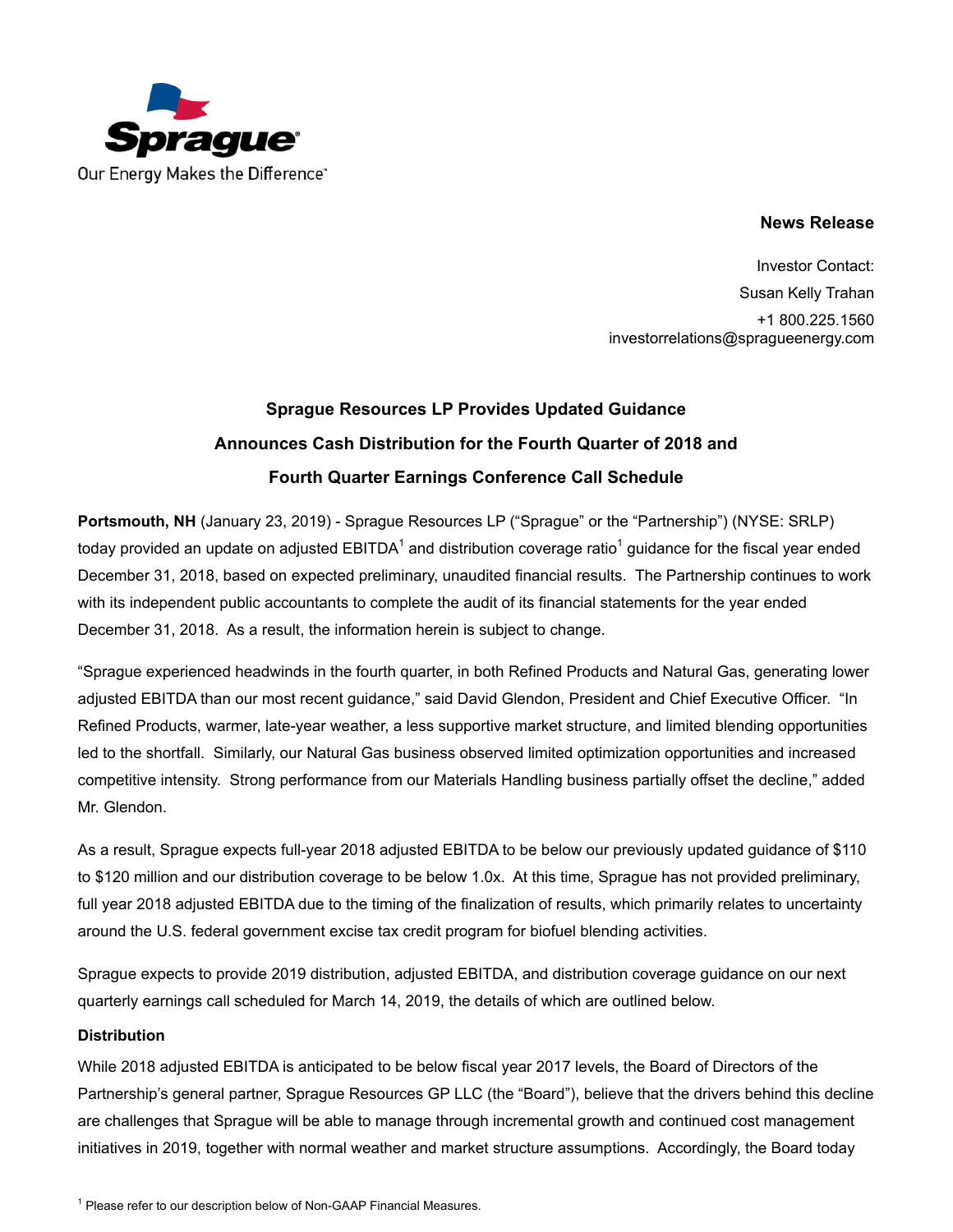declared a cash distribution of \$0.6675 per unit (\$2.67 per unit on an annualized basis) for the fourth quarter ended December 31, 2018. The fourth quarter distribution is equal to the distribution for the third quarter ended September 30, 2018, and represents an increase of 4.7% over the quarterly distribution of \$0.6375 per unit for the fourth quarter of 2017. The announced distribution will be paid on Wednesday, February 13, 2019 to unitholders of record as of the close of business on February 8, 2019.

#### **Audited Fourth Quarter and Full Year 2018 Financial Results and Earnings Conference Call**

Sprague will release its fourth quarter and full year 2018 audited financial results before trading begins on the NYSE on Thursday, March 14, 2019, and will host a conference call that day at 1 p.m. Eastern time to discuss its financial results. Those interested in hearing the discussion can access the call by dialing (866) 516-2130, and using participation code 5078063. International callers may join by dialing (678) 509-7612. The conference call may also be accessed by a webcast available on the "Investor Relations-Calendar of Events" page of Sprague's website at www.spragueenergy.com and will be archived on our website for one year.

#### **<sup>1</sup>Non-GAAP Financial Measures**

Adjusted EBITDA and distribution coverage ratio are measures not defined by GAAP. Sprague defines adjusted EBITDA as EBITDA (net income (loss) before interest, income taxes, depreciation and amortization) increased for unrealized hedging losses and decreased by unrealized hedging gains (in each case with respect to refined products and natural gas inventory, prepaid forward contracts and natural gas transportation contracts), changes in fair value of contingent consideration, the net impact of biofuel excise tax credits in 2017 and 2013, and adjusted for the impact of acquisition related expenses. Sprague defines the distribution coverage ratio as the ratio of distributable cash flow to the quarterly or annual distribution payable on all outstanding common and subordinated units and incentive distributions.

With regard to guidance, reconciliation of non-GAAP adjusted EBITDA or the distribution coverage ratio to the closest corresponding GAAP measure (expected net income (loss)) is not available without unreasonable efforts on a forward-looking basis due to the inherent difficulty and impracticality of forecasting certain amounts required by GAAP such as unrealized gains and losses on derivative hedges, which can have a significant and potentially unpredictable impact on our future GAAP financial results.

#### **Forward Looking Statements**

Any statements in this press release about future expectations, plans and prospects for Sprague Resources LP or about Sprague Resources LP's future expectations, beliefs, goals, plans or prospects, constitute forward-looking statements within the meaning of Section 21E of the Securities Exchange Act of 1934. Any statements that are not statements of historical fact (including statements containing the words "believes," "plans," "anticipates," "expects," "estimates" and similar expressions) should also be considered forward-looking statements. These forward-looking statements involve risks, uncertainties, and other factors that are difficult to predict and many of which are beyond management's control. Although Sprague believes that the assumptions underlying these statements are reasonable, investors are cautioned that such forward-looking statements are inherently uncertain and involve risks that may affect our business prospects and performance causing actual results to differ from those discussed